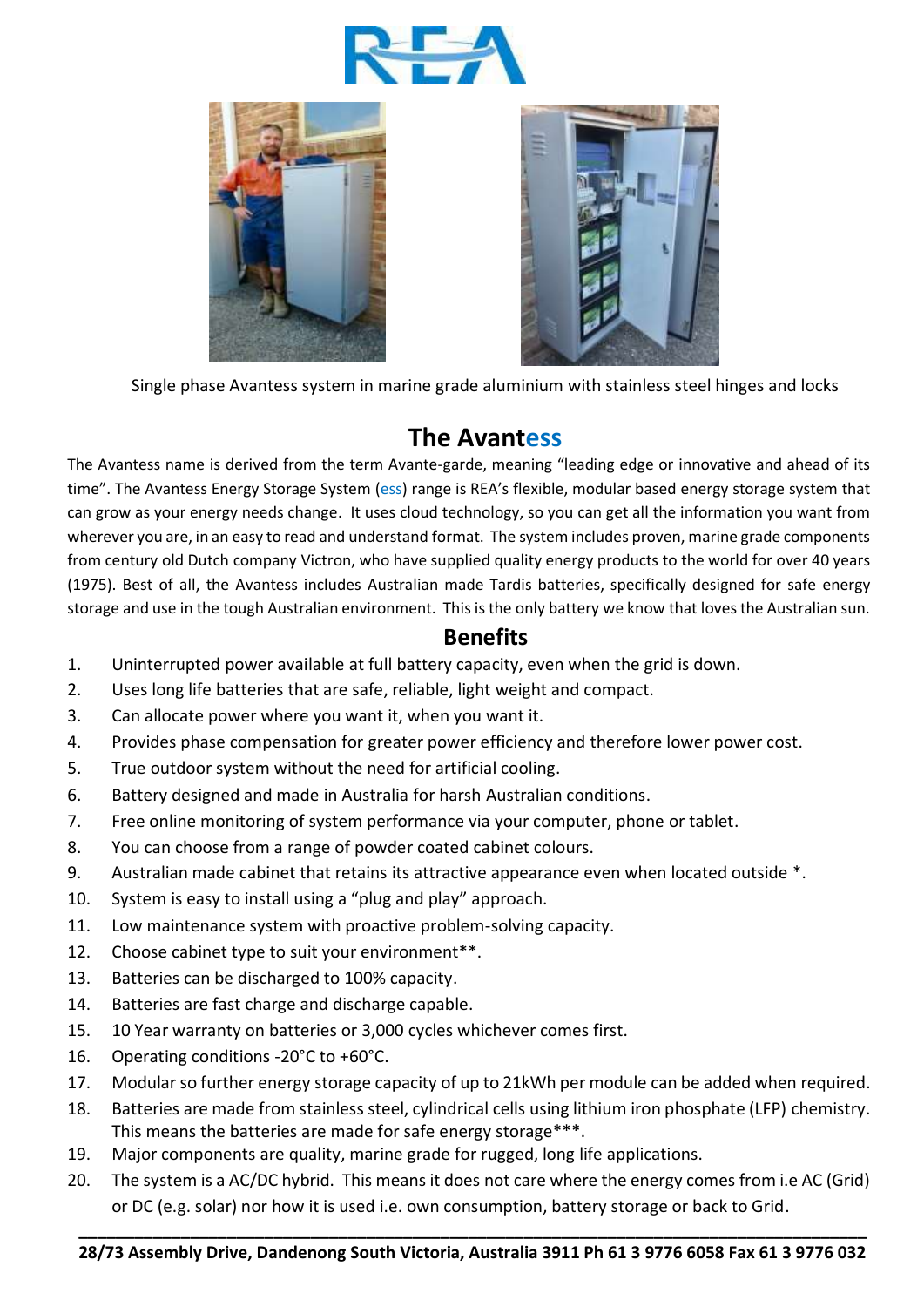\* Long term appearance will depend on material chosen and placement of cabinet

\*\*Choose from Zinc/Steel (indoor), Aluminium or Marine Grade Aluminium (Outdoors)

\*\*\*The cylindrical cell LFP technology used in the Tardis battery has many advantages over most other batteries on the market. It is designed to provide safe energy storage. We avoid more unstable chemistries that could cause fire or explosion. Nor do we use satchel technology with its thermal limitations.



Three phase Avantess above which can also be supplied as a single phase system with up to 32kWh of energy storage.